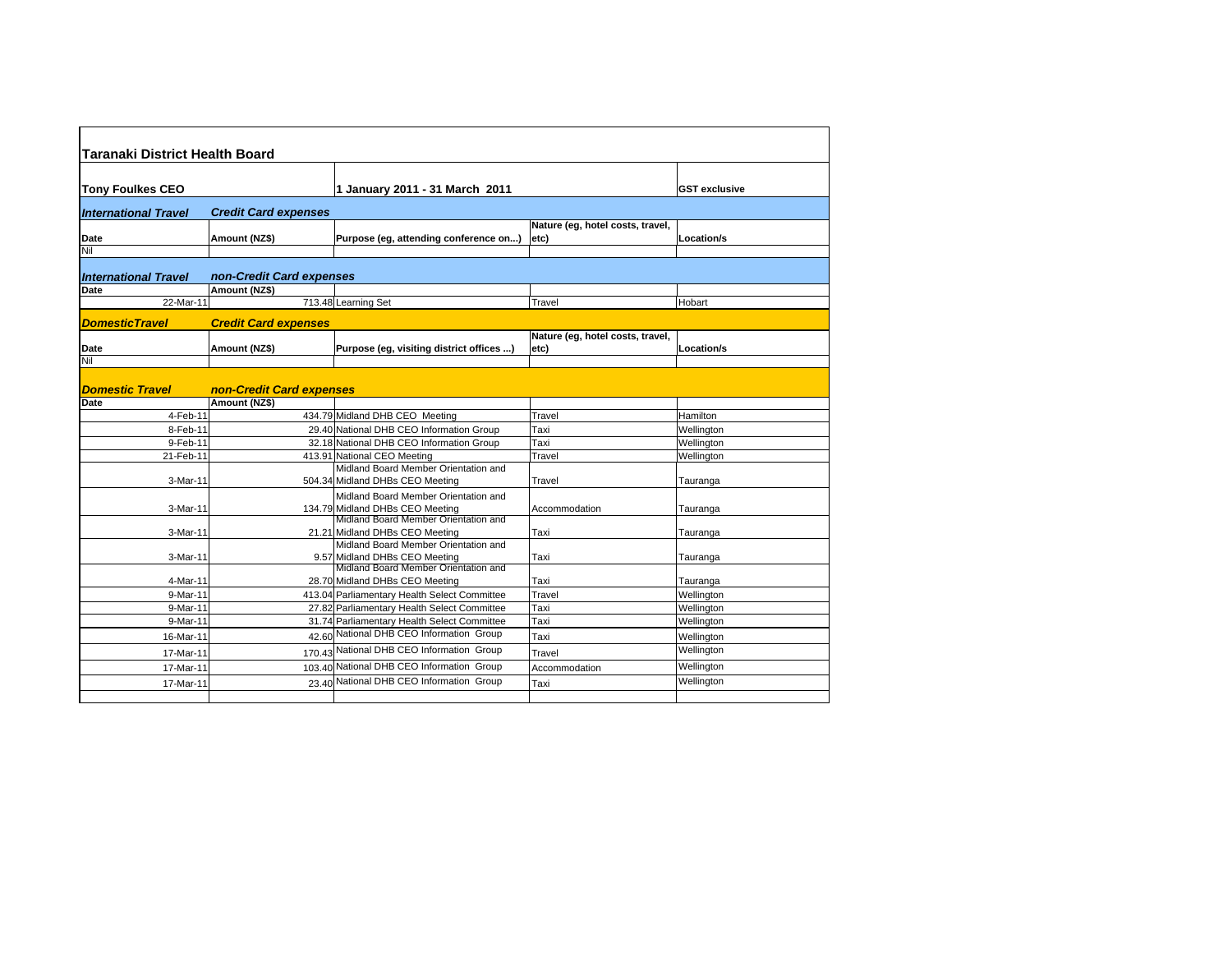## Taranaki District Health Board

| <b>Tony Foulkes CEO</b> |                                                  | 1 January 2011 - 31 March 2011 |               |            |
|-------------------------|--------------------------------------------------|--------------------------------|---------------|------------|
|                         |                                                  |                                |               |            |
|                         | <b>Hospitality provided Credit Card expenses</b> |                                |               |            |
|                         |                                                  | <b>Purpose (eg, hosting</b>    |               |            |
| <b>Date</b>             | Amount (NZ\$)                                    | delegation from )              | <b>Nature</b> | Location/s |
| Nil                     |                                                  |                                |               |            |

|             | <b>Hospitality provided non-Credit Card expenses</b> |
|-------------|------------------------------------------------------|
| <b>Date</b> | Amount (NZ\$)                                        |
| Nil         |                                                      |

| <b>Total hospitality</b><br>expenses for the 6- |                      |
|-------------------------------------------------|----------------------|
| monthly period                                  | <b>Amount (NZ\$)</b> |
| Nil                                             |                      |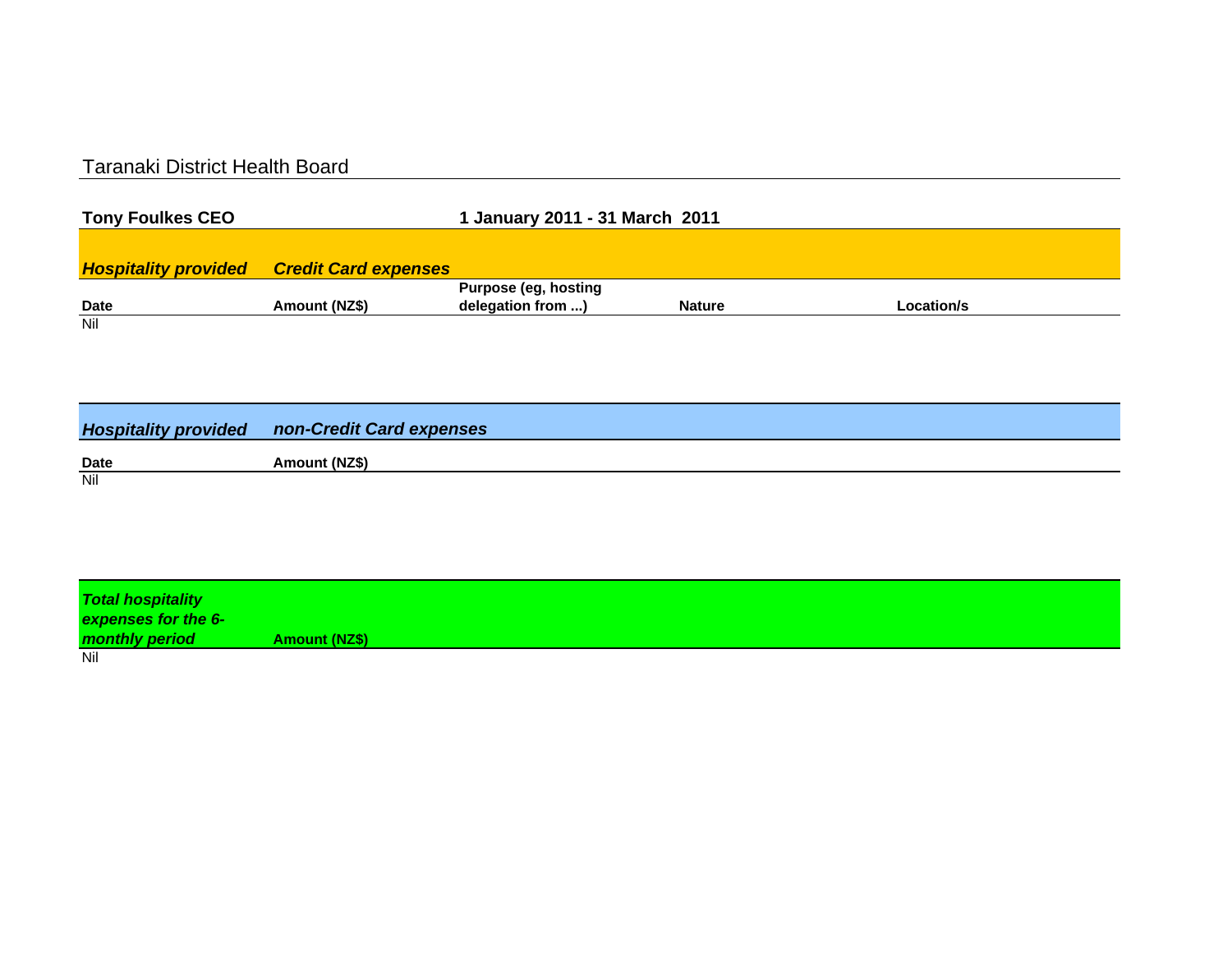| <b>Taranaki District Health Board</b> |                                                       |                                                                 |          |  |
|---------------------------------------|-------------------------------------------------------|-----------------------------------------------------------------|----------|--|
|                                       | 1 January 2011 - 31 March 2011                        |                                                                 |          |  |
|                                       |                                                       |                                                                 |          |  |
| Amount (NZ\$)                         | Purpose (eg, farewell for long-serving staff members) |                                                                 | Location |  |
|                                       |                                                       |                                                                 |          |  |
|                                       |                                                       |                                                                 |          |  |
|                                       |                                                       |                                                                 |          |  |
| Amount (NZ\$)                         |                                                       |                                                                 |          |  |
|                                       |                                                       |                                                                 |          |  |
|                                       |                                                       |                                                                 |          |  |
|                                       |                                                       |                                                                 |          |  |
|                                       |                                                       |                                                                 |          |  |
|                                       |                                                       |                                                                 |          |  |
| <b>Total other expenses for</b>       |                                                       |                                                                 |          |  |
|                                       |                                                       |                                                                 |          |  |
|                                       | <b>Amount (NZ\$)</b>                                  | <b>Credit Card expenses</b><br>non-Credit Card expenses<br>0.00 |          |  |